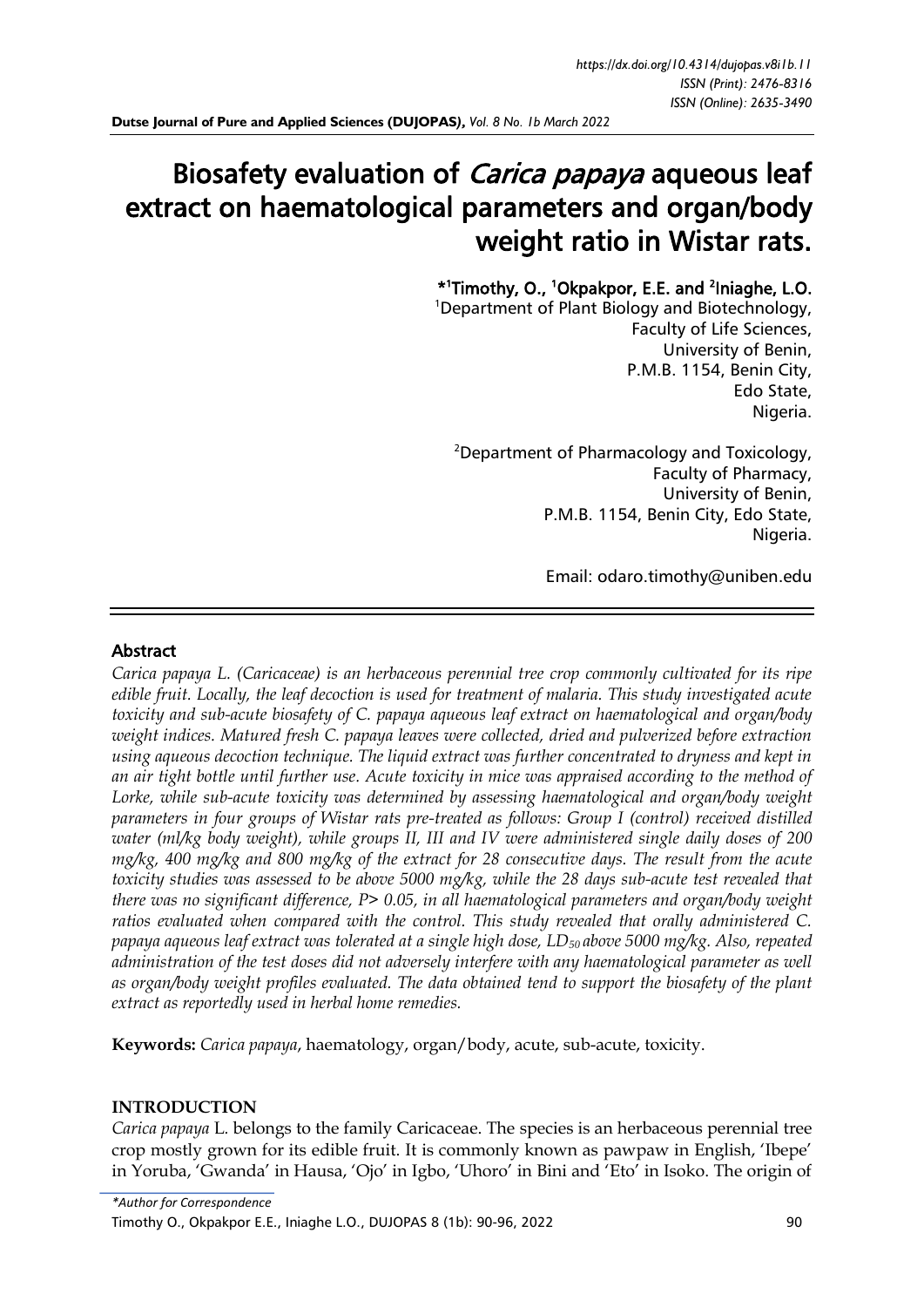the species is ascribed to the lowlands of Eastern-Central America, before spreading across the Caribbeans, South-East Asia, and further distributed across India, the Pacific as well as Africa (Villegas, 1997).

The leaves possess anti-hypertensive properties and anti-tumour properties (Koffi *et al.,* 2009; Jaiswal *et al.,* 2010). In folk medicine, leaf decoctions of *C. papaya* have been used to combat fevers (Ajayi *et al.,* 2020; Deshpande *et al.,* 2021). Whereas, herbal products are often considered to be safe, some have been associated with varying degrees of undesirable or harmful effects (Zhang *et al*., 2015). It is therefore necessary to ascertain the toxicity index of herbal extracts, in order to establish safety limits in their medicinal applications (Bent, 2008). Although, toxicity data of cold leaf extract of *C. papaya* has earlier been reported (Estella *et al.,*  2020), no literature was found on the toxicological profile of decoction extract of the leaf of the species. This study aimed at assessing both acute and sub-acute biosafety of *C. papaya* aqueous leaf decoction on haematological and body/weight indices in rodents.

# **Methodology**

Fresh matured leaves of *C. papaya* were obtained from Ekosodin (6°24'18.1"N/ 5°37'17.3"E), a border community to the University of Benin, Benin City, Nigeria. Authentication of the species was established with the Department of Plant Biology and Biotechnology Herbarium, University of Benin, Nigeria with voucher number UBH-C505. The leaves were shade dried and then pulverized. Weighed portion of the powdered plant, 260 g, was poured into a pyrex conical flask to soak in 1.8 L of distilled water and stirred to mix properly. The flask was then placed on a heating mantle and allowed to boil for 30 minutes. After cooling, a sieve cloth was used to filter the extract. The resulting liquid was further filtered using a 185 mm Whatman filter paper. Concentration to a constant weight was achieved using a laboratory oven at 50 ℃ (Zakaria *et at*., 2010). The extract was kept in a well-covered bottle in a refrigerator till further use.

# **Animals**

Male Wistar rats weighing between 140-170 g, and albino mice, weighing between 18-33 g were procured from Animal Unit, Pharmacology and Toxicology Department, University of Benin, Nigeria. The animals were kept in polypropylene cages at the Animal house facility of the Department of Pharmacology and Toxicology, University of Benin, Nigeria. They were maintained under standard laboratory conditions (optimum temperature and humidity), and fed with marsh feed and water without restriction in accordance with recommendations of the Faculty of Pharmacy on ethical handling of experimental animals.

# **Acute toxicity study**

Oral median lethal dose (LD<sub>50</sub>) of *C. papaya* was determined using Lorke's method (1983). In the first phase, 9 mice were randomly allotted into three groups (n=3). They were administered 10 mg/kg, 100 mg/kg and 1000 mg/kg respectively of the extract orally and observed for signs of debility and mortality within 24 hours. Following the outcome of the first phase, fresh batch of 3 mice (n=1) were each orally given 1600 mg/kg, 2900 mg/kg and 5000 mg/kg of the extract and then closely monitored for any evidence of toxicity and death in 24 hours during the second phase.

# **Assessment of sub-acute toxicity**

Twenty-four male rats were allotted randomly into four experimental groups (n=6) and kept in separate cages. They included Group I (control), which received distilled water orally, while Group II-IV were administered single oral doses of the extract at 200 mg/kg, 400 mg/kg and 800 mg/kg respectively for consecutive 28 days (animals were not given more than 0.5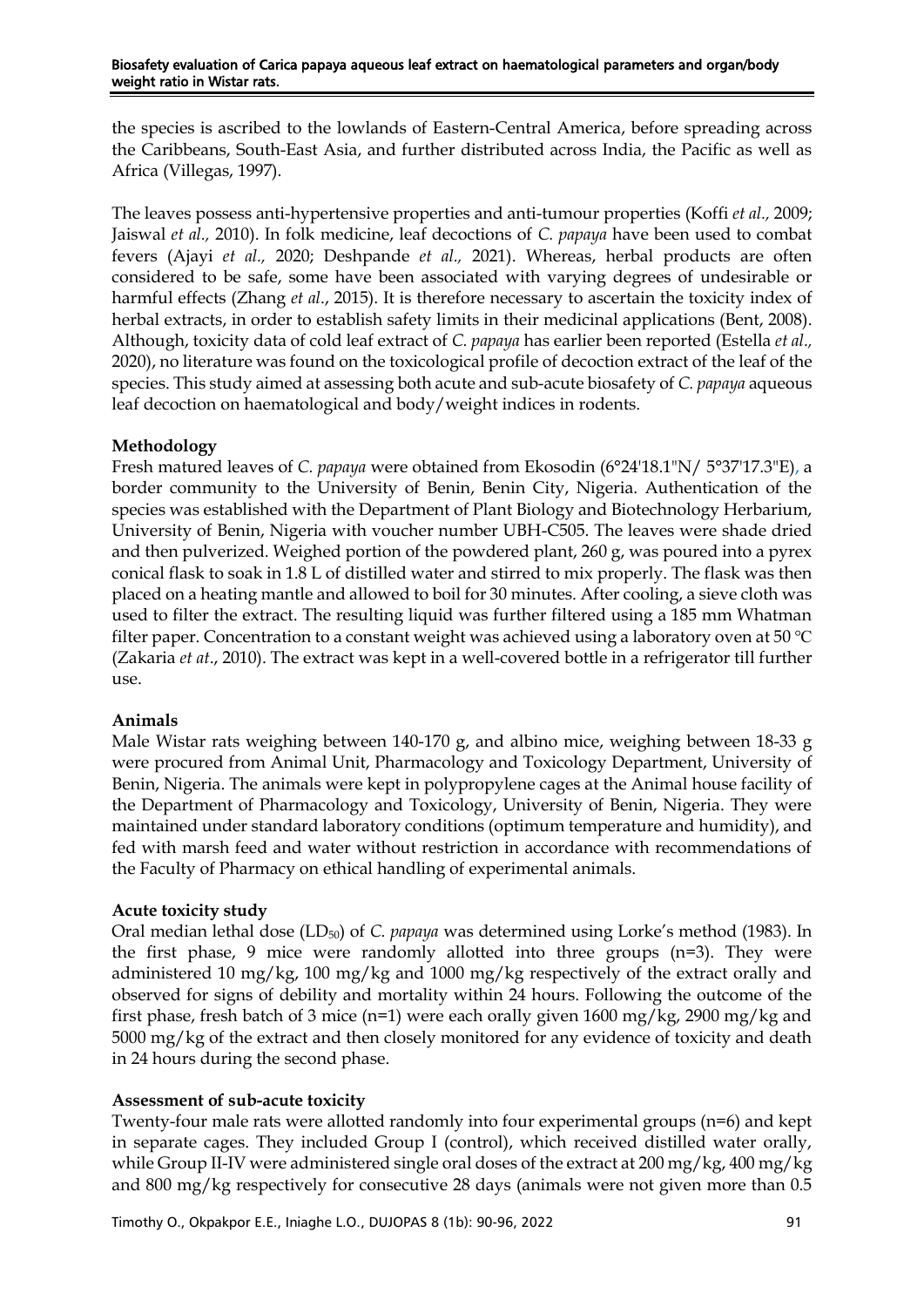ml of the extract per body weight daily). The animals were closely monitored for signs of morbidity and mortality. At termination of the treatment period, the rats were fasted into the following day, their body weights were recorded before sacrificing under chloroform anesthesia. Blood samples were immediately collected via the abdominal aorta and aspirated into EDTA bottles for haematological analysis. Vital organs were also harvested for the determination of organ/body weight ratio.

# **RESULTS**

# **Acute toxicity**

Table 1 shows there was zero mortality in both phase 1 and phase 2 of the orally administered aqueous extract of *C. papaya* leaf to mice.

| Phase        | Dose of extract<br>(mg/kg body weight) | Death ratio |  |
|--------------|----------------------------------------|-------------|--|
| Phase 1      | 10                                     | 0/3         |  |
| $(0 - 24 h)$ | 100                                    | 0/3         |  |
|              | 1000                                   | 0/3         |  |
| Phase 2      | 1600                                   | 0/1         |  |
| $(0-24 h)$   | 2900                                   | 0/1         |  |
|              | 5000                                   | 0/1         |  |

Table 1: Oral lethal dose (LD50) of aqueous leaf extract of *Carica papaya* in mice.

# **Sub-acute toxicity study**

Effect of 28 days oral administration of aqueous extract of *C. papaya* leaf shows no significant alteration, P>0.05, in haematological parameters of Wistar rats compared to the control group that received only distilled water (Table 2).

| Table 2: Mean haematological parameters as it relates the effect of consecutive 28 days oral |  |
|----------------------------------------------------------------------------------------------|--|
| administration of Carica papaya aqueous leaf extract.                                        |  |

| Haematological<br>parameters | Control (Distilled<br>water) | Extract (mg/kg body weight) |                 |                  |  |
|------------------------------|------------------------------|-----------------------------|-----------------|------------------|--|
|                              |                              | 200                         | 400             | 800              |  |
| WBC $(10^3/\mu l)$           | $10.43 \pm 0.55$             | 12.15±1.43                  | 13.52±1.91      | 11.87±0.85       |  |
| $LYM$ (%)                    | $80.67 \pm 2.27$             | $84.63 \pm 2.24$            | 83.61±2.87      | 87.33±2.21       |  |
| MON (%)                      | $1.61 \pm 1.08$              | $1.00 \pm 0.27$             | $1.50 \pm 0.46$ | $0.46 \pm 0.16$  |  |
| $NEU$ (%)                    | 10.72±3.49                   | 11.68±2.03                  | 11.76±1.93      | $9.65 \pm 2.10$  |  |
| RBC $(10^3/6\mu l)$          | $8.20 \pm 0.13$              | $8.82 \pm 0.22$             | $8.26 \pm 0.24$ | $8.20 \pm 0.34$  |  |
| HGB (g/dl)                   | 15.05±0.39                   | $15.63 \pm 0.57$            | 14.94±0.44      | 14.68±0.53       |  |
| HCT(%)                       | $46.23 \pm 1.26$             | 48.00±1.70                  | 45.37±1.41      | $45.43 \pm 1.68$ |  |
| PLT $(10^3/\mu l)$           | 747.3±16.7                   | 730.7±37.2                  | 735.8±33.1      | $807.5 \pm 67.8$ |  |

White blood cell (WBC), Lymphocytes (LYM), Monocytes (MON), Neutrophils (NEU), Red blood cell (RBC), Hemoglobin (HGB), Hematocrit (HCT), Platelets (PLT).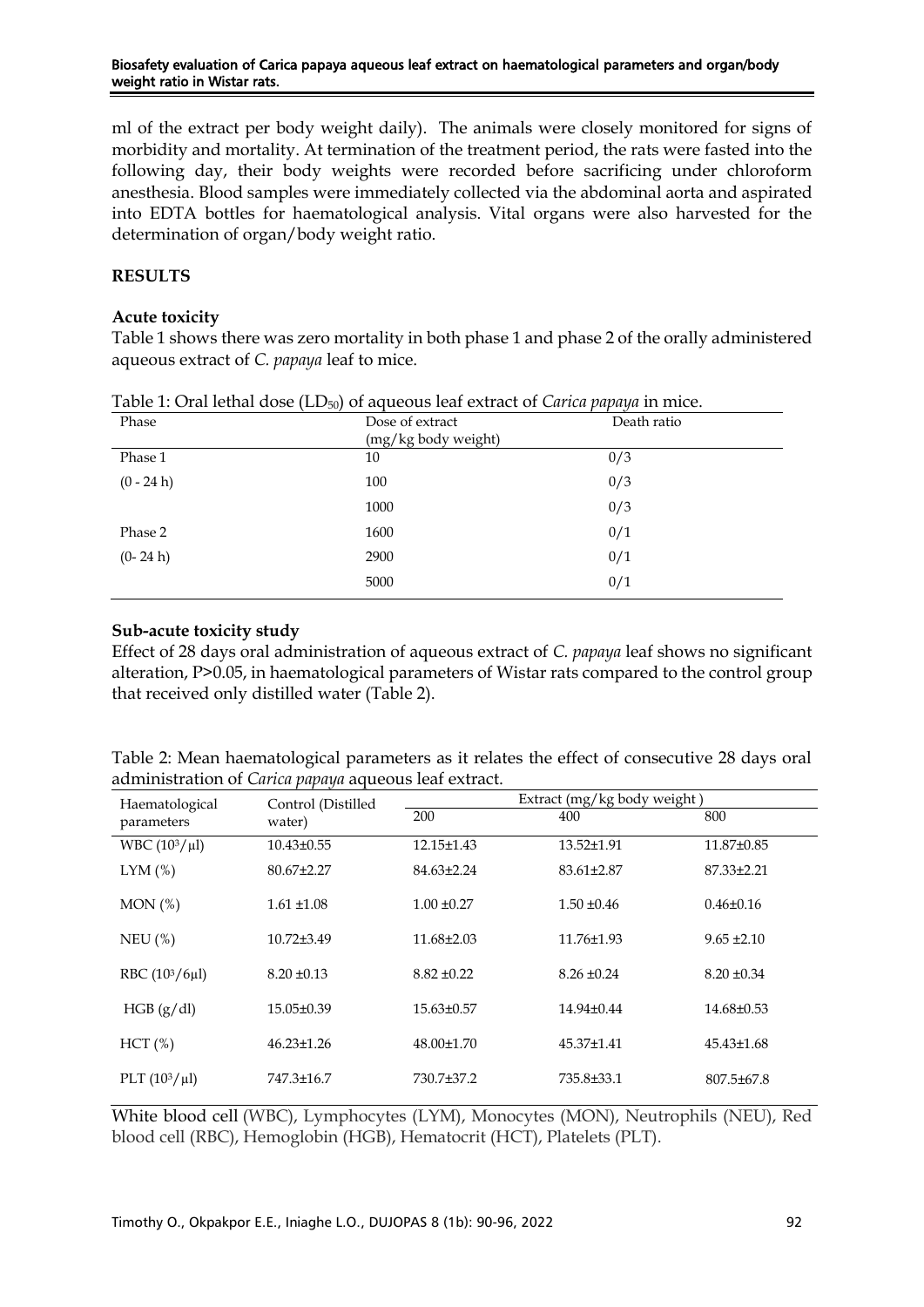#### **Effect on organ/body weight ratio**

Daily administration of graded doses of the plant extract for 28 days reveals changes in organ/body weight ratios of the rats compared with the respective controls were not statistically significant, p>0.05 (Figures 1-6).



Figure 1: Effect of 28 days daily oral administration of *Carica papaya* aqueous leaf extract on heart/body weight index.



Figure 2: Effect of 28 days daily oral administration of *Carica papaya* aqueous leaf extract on brain/body weight ratio.

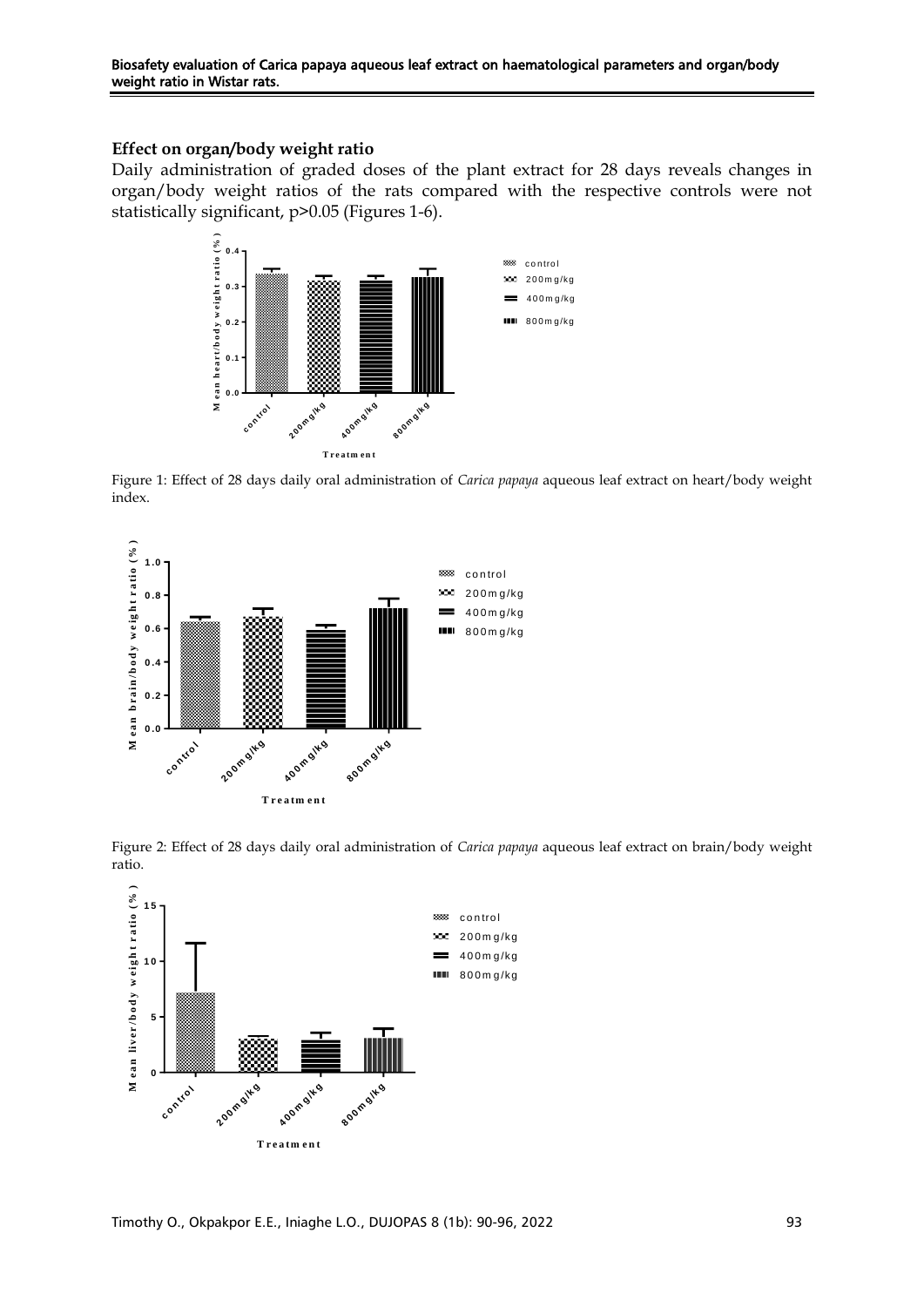#### Biosafety evaluation of Carica papaya aqueous leaf extract on haematological parameters and organ/body weight ratio in Wistar rats.

Figure 3: Effect of 28 days daily oral administration of *Carica papaya* aqueous leaf extract on liver/body weight ratio.



Figure 4: Effect of 28 days daily oral administration of *Carica papaya* aqueous leaf extract on lung/body weight ratio.



Figure 5: Effect of 28 days daily oral administration of *Carica papaya* aqueous leaf extract on spleen/body weight ratio.

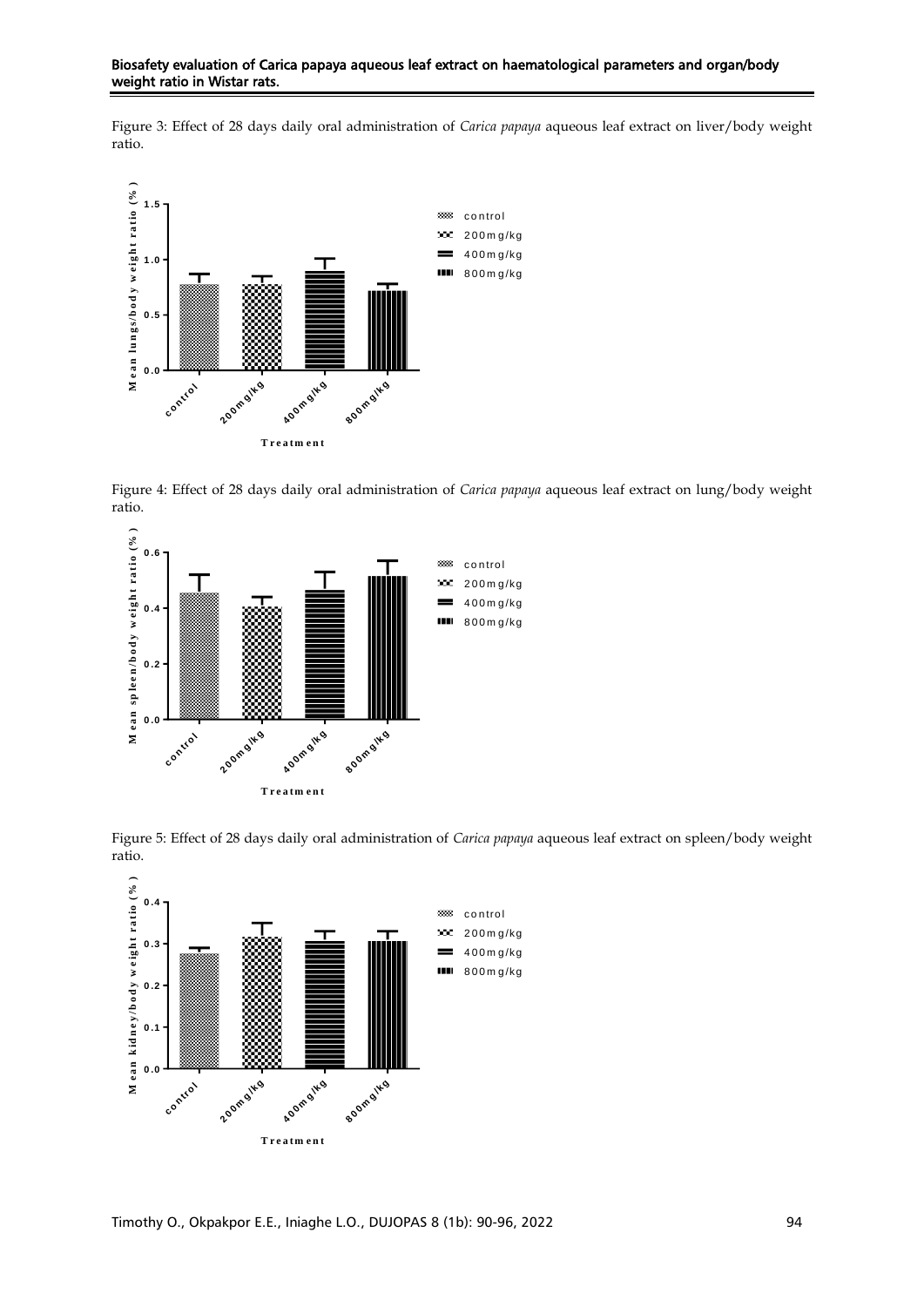Figure 6: Effect of 28 days daily oral administration of *Carica papaya* aqueous leaf extract on kidney/body weight ratio.

#### **DISCUSSION**

Acute toxicity test aids in revealing any adverse effect(s) which is likely to occur within a short interval of time after administration of a single dose of an experimental substance (Loha *et al*., 2019). It has previously been established that any substance having  $LD_{50}$  of 5 g/kg ingested orally is safe or essentially non-toxic (OECD, 2001). Results from both phases of acute toxicity test indicated that  $LD_{50}$  of the *C. papaya* extract was extrapolated to exceed 5  $g/kg$ , as no mortality was recorded at the highest test dose. Consequently, *C. papaya* extract used in the present study can be said to be relatively safe at a single high dose. Furthermore, sub-acute toxicity studies is not just to characterize the possible toxic effect of a substance or extract, but also to measure how safe a substance can be when used over a protracted period (Arome and Chinedu, 2014). In the present study, both haematological and organ/body weight indices appeared not to be significantly altered, p>0.05, due to treatments with the plant extract when compared with the control. Blood parameters act as pathological indicators of status to deleterious substances and underlining disorders (Olafedehan *et al.,* 2010). Also, comparing organ/body weight ratio is an important end point in many toxicity studies to ascertain if there is any alteration in weight due to the effect of the test substance (Nirogi *et al.,* 2014). No significant changes, p>0.05, in both blood and organ/body weight indices were observed in this study. Contrarily, cold aqueous leaf extract of *C. papaya* reportedly triggered significant changes in both haematological and organ/body weight indices (Estella *et al.,* 2020). Heat has been shown to breakdown the composition of highly poisonous diester-diterpenoid alkaloids into monoester-diterpenoid alkaloids, which are of low toxicity and almost not toxic (Chen *et al*., 2001). It is possible that the process of decoction might have lowered or eliminated the presence of toxic constituents in the leaf extract of *C. papaya*. Further studies are however required to eliminate the possibility of toxicity in conditions of more chronic exposure or use of the extract. It is also important to investigate the toxicity of the extract on other biological factors, such as biochemical and histopathological paramaters in animal models.

#### **CONCLUSION**

In conclusion, aqueous decoction prepared from the leaves of *C. papaya* is tolerable at a single high dose. Furthermore, 28 days accumulated daily doses of the extract have no adverse effect on both haematological and organ/body weight indices in animal model.

#### **REFERENCES**

- Ajayi, C.O., Elujoba, A.A., Kasali, F.M., Tenywa, M.G., Okella, H., Weisheit, A., Tolo, C.U., Ogwang, P.E. (2020). A review for selecting medicinal plants commonly used for malaria in Uganda. *African Journal of Pharmacy and Pharmacology*, 14(9), 347-361.
- Arome, D. and Chinedu, E. (2014). The importance of toxicity screening. *Journal of Pharmaceutical and Biological Sciences.* 4, 146-148.
- Bent, S. (2008). Herbal medicine in the United States: Review of efficacy, safety, and regulation: Grand rounds at University of California, San Francisco Medical Center. *Journal of General Internal Medicine*, 23(6), 854-859.
- Chen, J., Tan, B., Wu, W. *et al*. (2001). Study on the compatibility of monkshood and licorice in Sini decoction. *Chinese Journal of Experimental Traditional Medical Formulae*, 7(3), 16-17.
- Deshpande, M., Parihar, P.S., Brahma, S., Shirole, A., Vahikar, E. and Agarwal, H. (2021). Benefits of papaya fruit and its leaves to treat malaria or dengue and various other uses for human health. *International Research Journal of Engineering and Technology*. 8(4), 3460-3467.